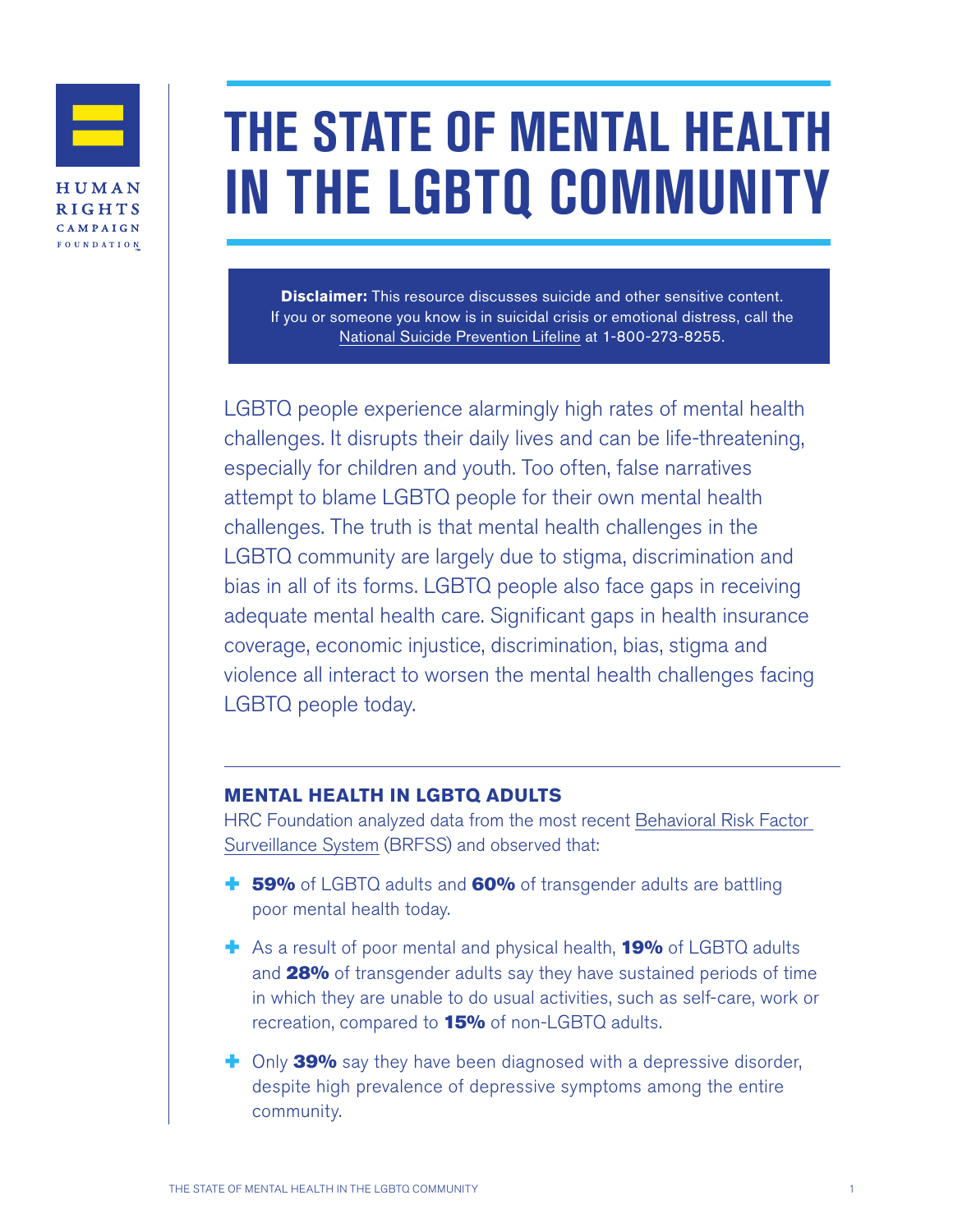

# **MENTAL HEALTH IN LGBTQ YOUTH**

- **+** More than half of LGBTQ youth (54%), 61% of transgender youth and 61% of questioning youth are [battling symptoms of depression,](https://www.hrc.org/resources/cdcs-yrbs-data-a-call-to-action) compared to 29% of non-LGBTQ youth.
- <sup>+</sup> Only 41% of LGBTQ youth [have received](https://hrc-prod-requests.s3-us-west-2.amazonaws.com/files/assets/resources/2018-YouthReport-NoVid.pdf?mtime=20200713131634&focal=none) psychological or emotional counseling.
- **1 35%** of LGBTQ youth, **45%** of transgender youth and **40%** of questioning youth have [seriously considered attempting suicide](https://www.hrc.org/resources/cdcs-yrbs-data-a-call-to-action), compared to 13% of non-LGBTQ youth.
- $\pm$  LGBTQ youth who have [at least one accepting adult](https://www.thetrevorproject.org/2019/06/27/research-brief-accepting-adults-reduce-suicide-attempts-among-lgbtq-youth/) in their life were 40% less likely to attempt suicide.

**LGBTQ people of color can experience additional stressors and barriers that contribute to poor mental health and emotional care. View HRC Foundation's research specifically on** mental health and LGBTQ people of color **to learn more.**

## **SOCIETAL FACTORS CONTRIBUTING TO MENTAL HEALTH CHALLENGES IN LGBTQ PEOPLE**

- $\div$  HRC Foundation observed in BRFSS that 18% of LGBTQ adults currently have no health insurance and nearly one-quarter (24%) have needed to see a doctor but could not due to costs.
- **+** Nearly one in ten (9%) of LGBQ people and one in five (21%) of transgender people [said that they received](https://www.americanprogress.org/issues/lgbtq-rights/news/2018/01/18/445130/discrimination-prevents-lgbtq-people-accessing-health-care/) harsh or abusive language from a doctor or other health care provider when receiving care.
- $\blacksquare$  More than one-fifth  $(22\%)$  of LGBTQ people ar[e living in poverty](https://williamsinstitute.law.ucla.edu/wp-content/uploads/National-LGBT-Poverty-Oct-2019.pdf) compared to **16%** of non-LGBTQ people.
- $\blacksquare$  In 2019, sexual orientation [motivated](https://ucr.fbi.gov/hate-crime) nearly 17% of hate crimes, the third largest category after race and religion. There was [also an uptick](https://ucr.fbi.gov/hate-crime) in gender identity based hate crimes, which rose by **23%** from 2018.